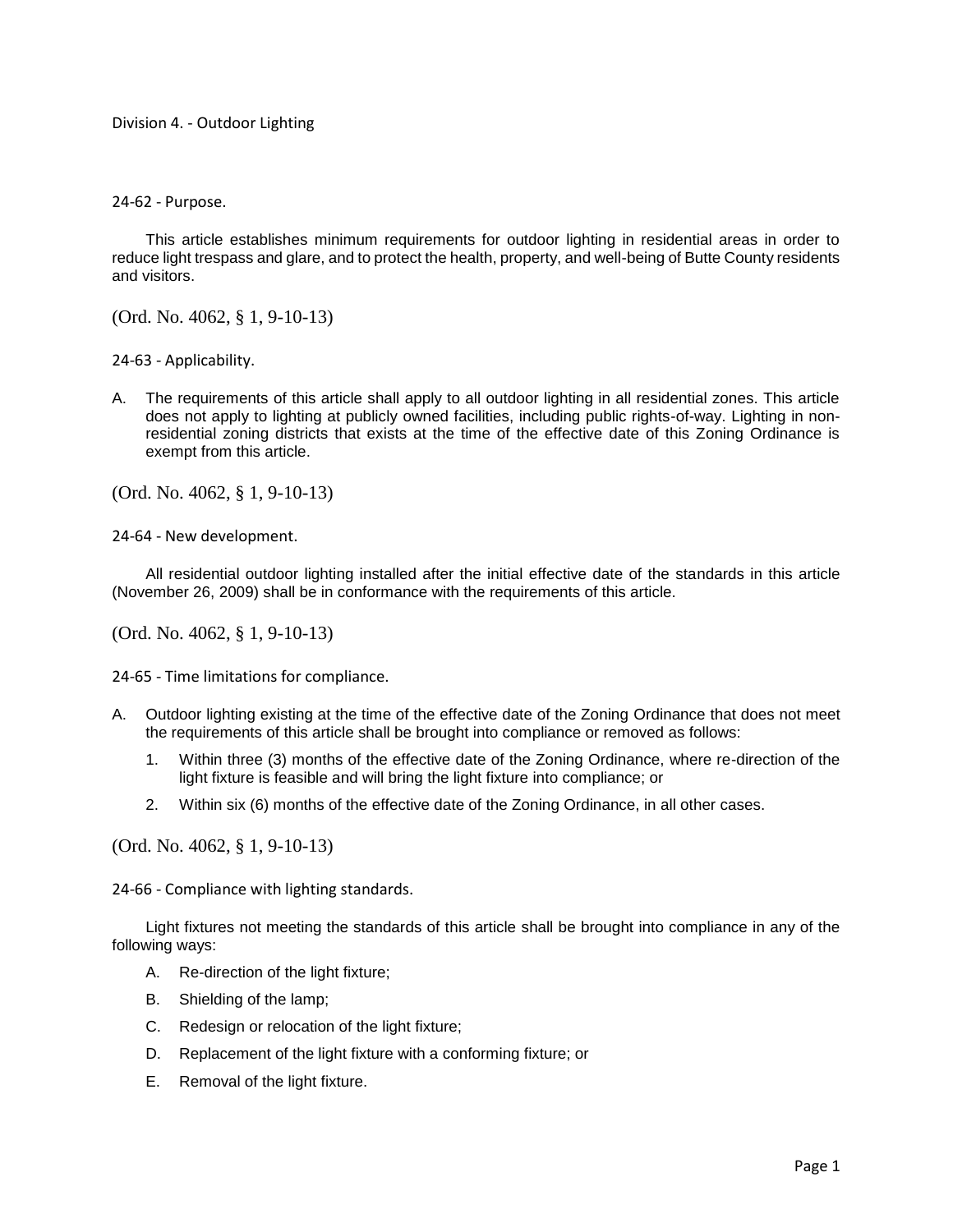(Ord. No. 4062, § 1, 9-10-13)

24-67 - Standards.

All outdoor lighting shall be located, adequately shielded, and directed such that no direct light falls outside the property line, or into the public right-of-way as illustrated in Figure 24-67-1 (Inadequate and Adequate Shielding) and Figure 24-67-2 (Light Source Not Directly Visible Outside Property Perimeter).

(Ord. No. 4062, § 1, 9-10-13)

24-68 - Exemptions.

The following types of lighting are exempt from the requirements of this article:

- A. Holiday and temporary lighting (less than thirty (30) days in any one (1) year); and
- B. Temporary lighting used by law enforcement or emergency personnel to protect life or property.

(Ord. No. 4062, § 1, 9-10-13)

24-69 - Security lighting.

Security lighting triggered by motion or noise shall be permitted subject to all of the provisions of this article. Sensors for such lighting shall not be triggered by activity located outside the subject property.

(Ord. No. 4062, § 1, 9-10-13)

24-70 - Prohibited lighting.

Flashing, flickering, or other lighting that is distracting or may be confused with traffic or emergency signals shall be prohibited.